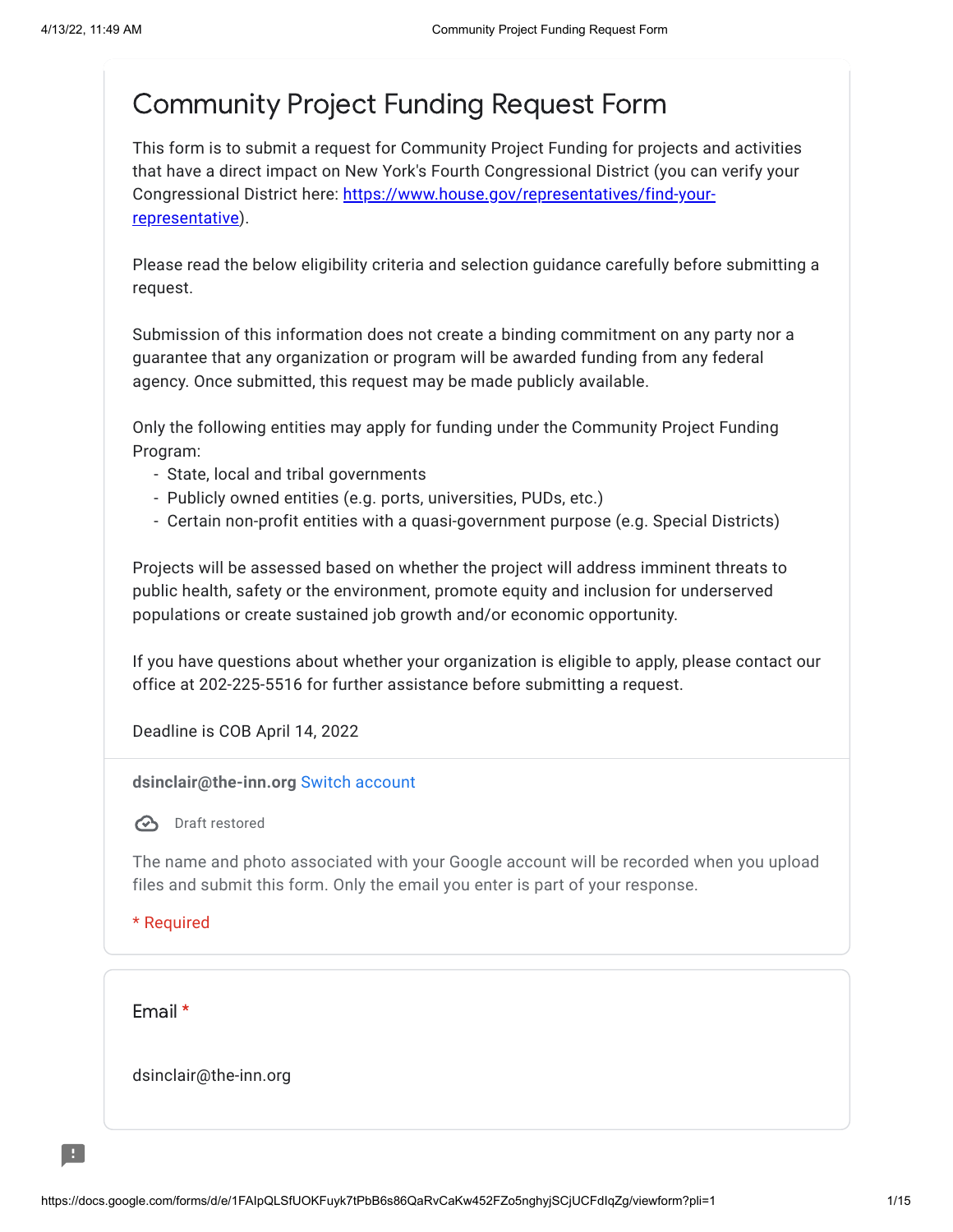First and Last name of Point of Contact \*

Jean Kelly

Point of Contact Email \*

jkelly@the-inn.org

Point of Contact Phone Number \*

516 486 8506

Name of Requesting Entity or Organization (legal business name, no abbreviations or acronyms) \*

The Interfaith Nutrition Network, Inc. (The INN)

Address of Entity or Organization \*

211 Fulton Ave, 2nd floor, Hempstead , NY 11550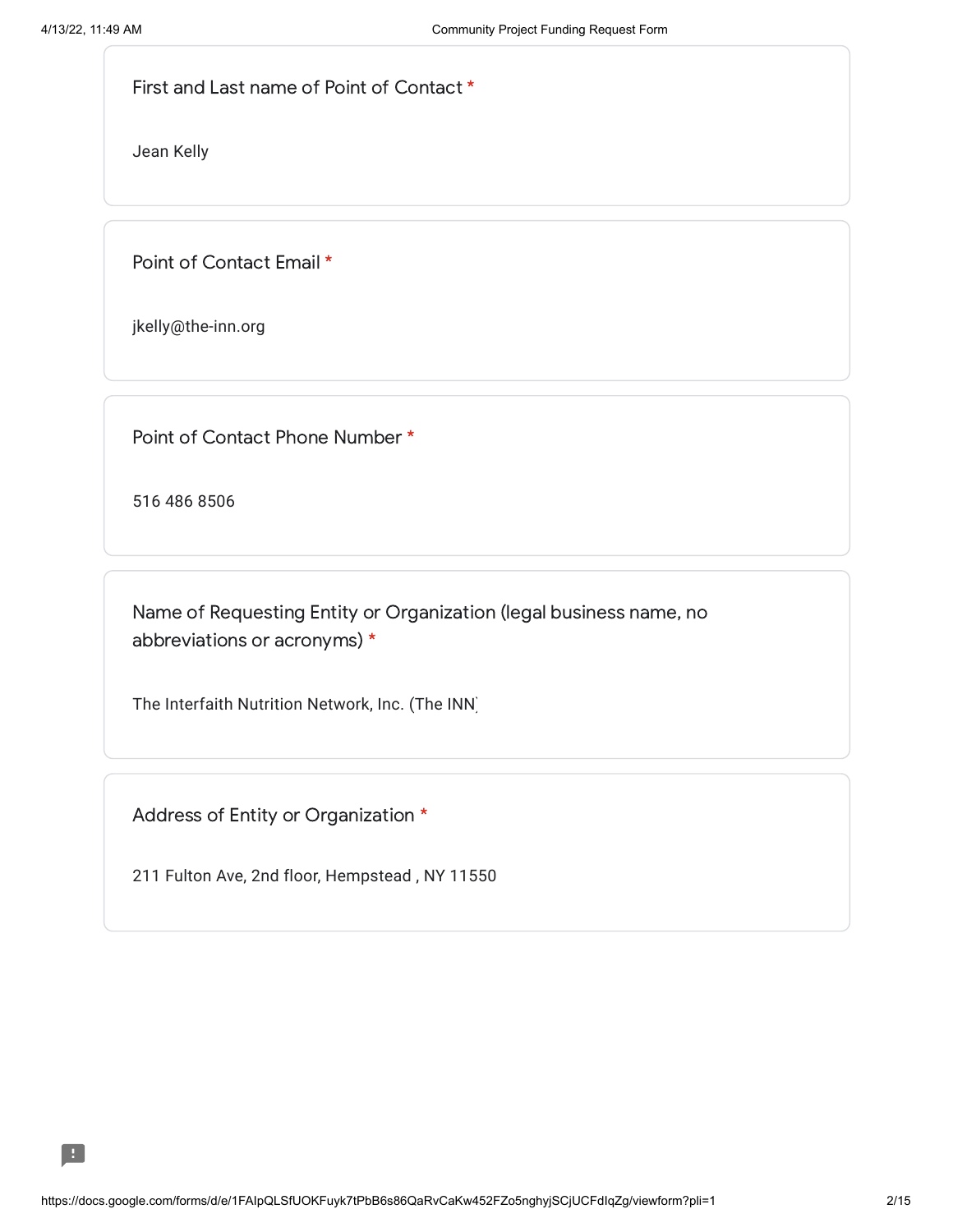The requesting entity is a: \*

Non-profit

Public (e.g. local government, public college/university, etc.)

A non-profit entity with a quasi-government purpose (e.g. Special Districts)

If requesting entity is a non-profit, please provide evidence the entity is a 501(c) (3) (Respond N/A if public) \*

A Department of Treasury (IRS) district director letter on March 16, 1999 confirmed that the Interfaith Nutrition Network's FIN 11-2676892 was granted a 501 (c) (3) internal revenue code determination on April 1984

Name of Project/Program to be Funded \*

Expand Homeless Safety Net Services

Location of of the Project/Program (street number, street name, city, and zip code) \*

88-92 Madison Avenue, Hempstead, NY 11550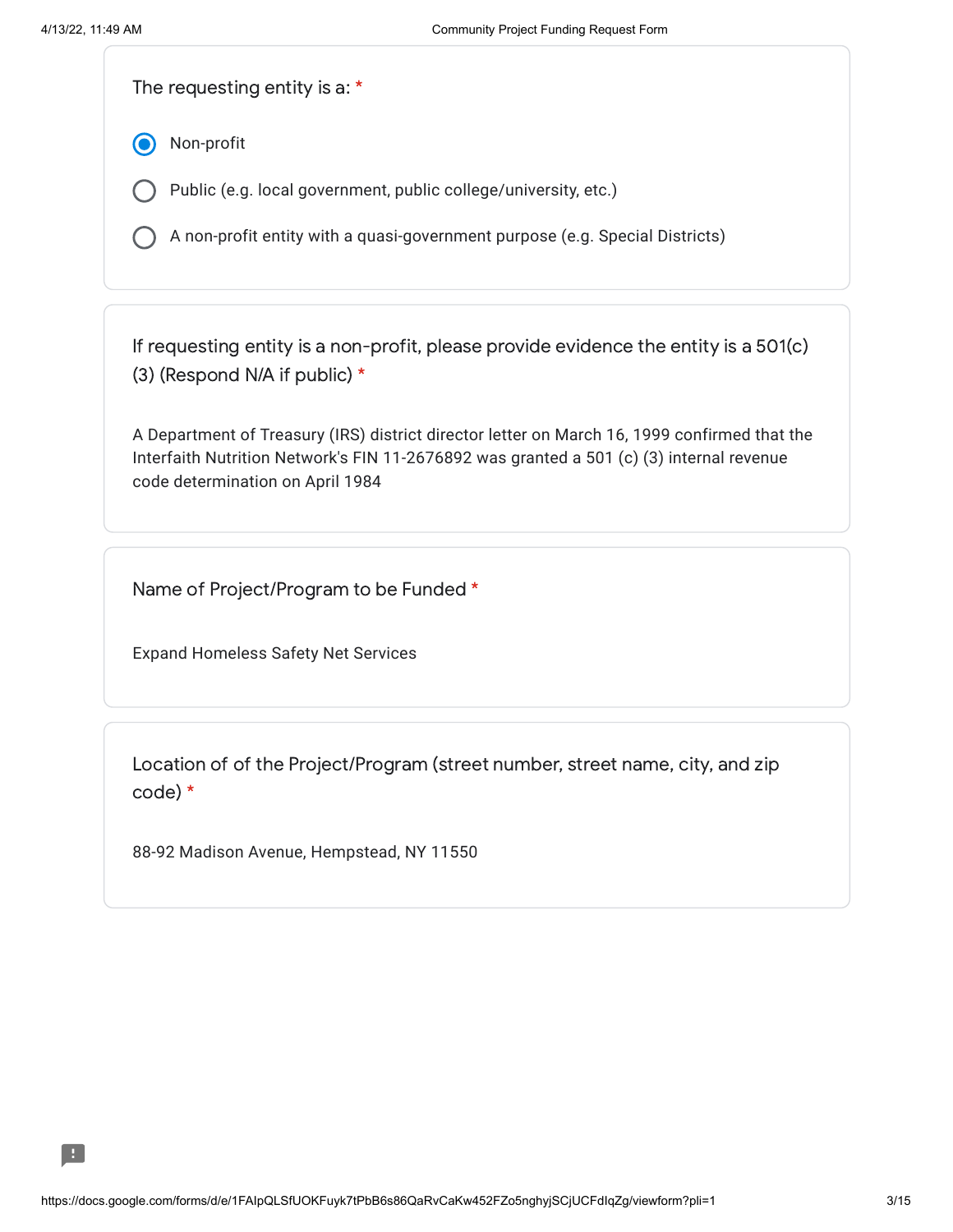H

Detailed description of the project or program to be funded including data and/or evidence that demonstrates the public benefit \*

## Project Description

The INN will use this federal funding to renovate a newly acquired building to accommodate both the expansion of existing and the creation of new programs that will meet the needs of our growing guest population. In addition to the new 20,950 square foot building, the INN campus includes a 9,500 square foot soup kitchen, a 2-story 5,600 square foot social services building, and a9,800 square foot warehouse. The social services building also houses the Center for Transformative Change (CTC), our clothing boutique and a room used for mental health counseling. These spaces are undersized and cannot meet growing service demands, and the building is not fully handicap accessible. The renovation of the new building will allow The INN to provide the following services:

\* Expanded CTC with adequate handicap accessible space for our staff to meet individually with guests to develop plans of action that are custom tailored to meet their specific social services needs.

\* Provide sleeping pods for temporary respite for guests during operating hours.

\* Expanded Clothing Boutique with adequate space to develop an enhanced Dressed for Success work attire program.

\* New clinic space that will enable our partner organizations to provide medical, mental health, and substance abuse counseling services on site, thereby eliminating transportation challenges that are often difficult for guests to overcome.

\* New training suite for use in workforce development programs that will help the guests move toward a more stable future.

Background to the project - Expand Homeless safety net services in Nassau County

The proposed project is in the Village of Hempstead and the target population is the very low-income population of Hempstead and surrounding areas. Hempstead is one of 16 communities across NYS designated as an Empire State Poverty Reduction Zone (ESPRI), and the only ESPRI-designated community on Long Island.

Since 1983, The INN has provided comprehensive services to address the issues of hunger and homelessness on Long Island. Our campus is located at 100-108 Madison Avenue, Hempstead The goal of this project is to renovate 88-92 Madison Avenue, (a building that will be acquired in April 2022, next to our current campus location,) so that our services can be expanded.

Our campus in Hempstead currently offers the guests (the name given to all those who use our services) hot meals, showers, clean clothes, and social services assistance in locating housing, accessing government benefits, and connecting with medical, mental health, and substance abuse providers. In 2021 we provided 206,729 hot meals and held 17,669 individual meetings with guests to assess their specific needs so that we could provide them with targeted assistance.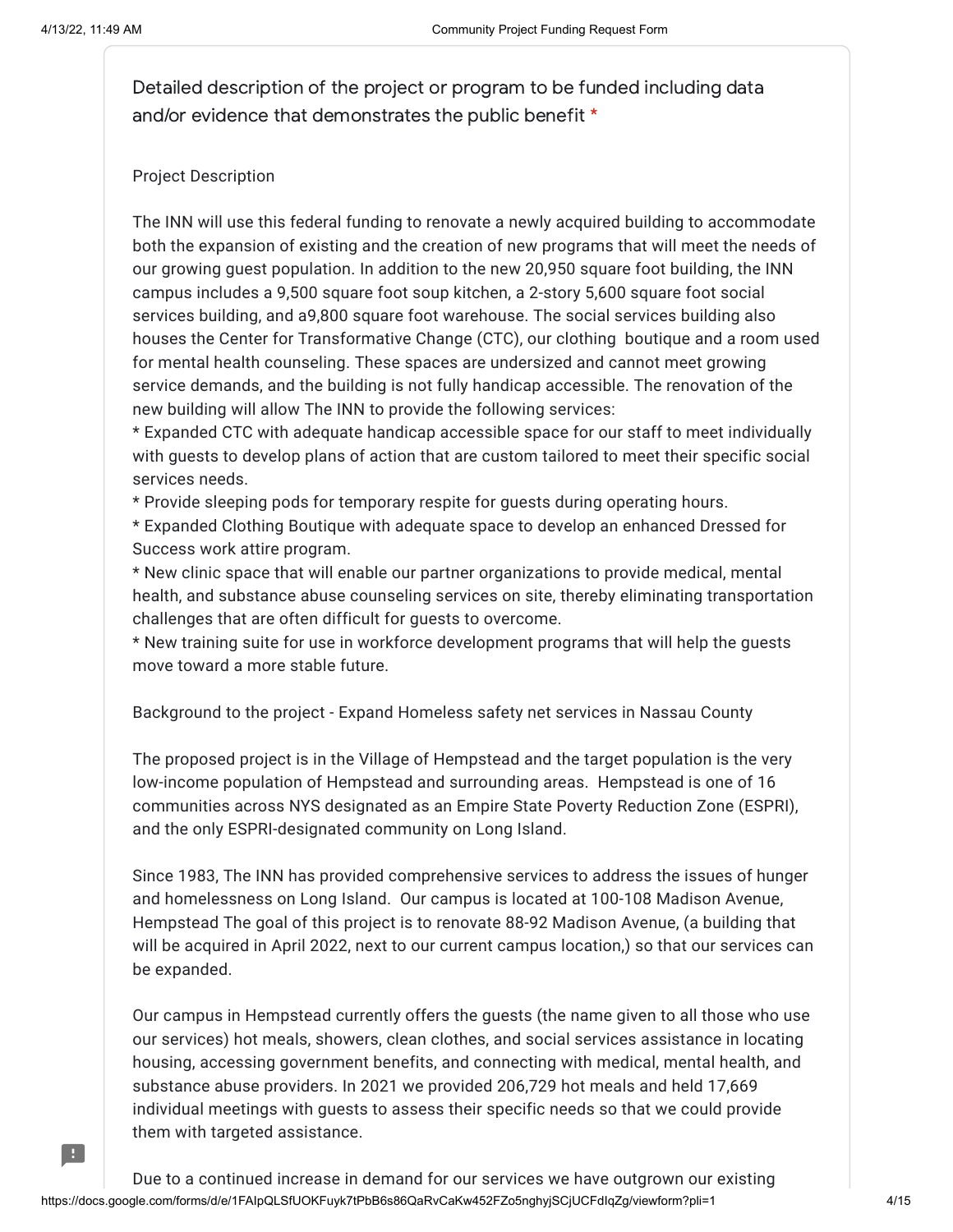H

#### 4/13/22, 11:49 AM Community Project Funding Request Form

facility which is not fully handicap accessible. Additional program space is critical so that our programs can function more efficiently and so that new programs, including on-site healthcare and workforce development training, can be developed. We plan to use funding acquired through this grant to renovate the interior of the new building to meet these programmatic needs.

Over many years The INN has the trust of the community which helps us to identify factors which can improve the health and wellbeing of each guest. The INN provides access to services not readily available in Hempstead and in doing so addresses the "Social Determinants of Health" that are barriers to becoming self-sufficient: access to food, income/employment, housing and healthcare.

The INN's Impact on delivering programs that address homelessness in Nassau County

The INN provides services that meet the objectives identified in SP-60 Homelessness Strategy – 91.215(d) as part of Nassau County's five-year plan to end homelessness. The INN's approach to addressing hunger and homelessness is patience. The INN moves at the pace of the guest. This long term-approach pays dividends because the guests have begun to trust that The INN is there to serve their needs. The INN meets three key objectives of the County's plan to address homelessness. Firstly, The INN has established an annual monitoring and reporting process of how each guest uses the services at the INN. Secondly, The INN is able to identify guests with mental illness who may be at risk for homelessness and with its partner, Central Nassau Guidance is providing mental health and substance abuse counseling support on site. Third, The INN is expanding and increasing access to services and resources that will assist homeless individuals and those on the verge of homelessness to receive essential assistance and improve their lives.

The INN has attracted partners to serve the community

The INN partners with many agencies so that we can provide individualized plans for those who are homeless. These partnerships include:

• The INN partners with Nassau County DSS to assist guests in need with access to public benefits and shelter placements. This relationship is critically important and we value it highly. INN staff have very frequent interaction with DSS regarding various guests and, their eligibility for services and we collaborate on ways to assist them.

• The Long Island Coalition for the Homeless (LICH). The INN is the Nassau hub for LICH and works closely with their staff to identify homeless individuals who meet their criteria for access to their supportive housing program.

• The INN partners with Central Nassau Guidance (CNG), a local provider of mental health and substance abuse treatment services, through a pilot program initially funded by the NYS ESPRI Initiative to provide onsite mental health and substance abuse services to help those in need face their life circumstances. This ongoing mental health program addresses the trauma individuals have suffered from living on the street, which is a critical need among those who have become homeless. The program provides psychological evaluations, medication management and counseling for those critically in need of behavioral health services.

• The INN also partners with the Long Island Federally Qualified Health Center (LIFQHC),

offering primary medical and dental care to the Medicaid and uninsured population.

https://docs.google.com/forms/d/e/1FAIpQLSfUOKFuyk7tPbB6s86QaRvCaKw452FZo5nghyjSCjUCFdIqZg/viewform?pli=1 5/15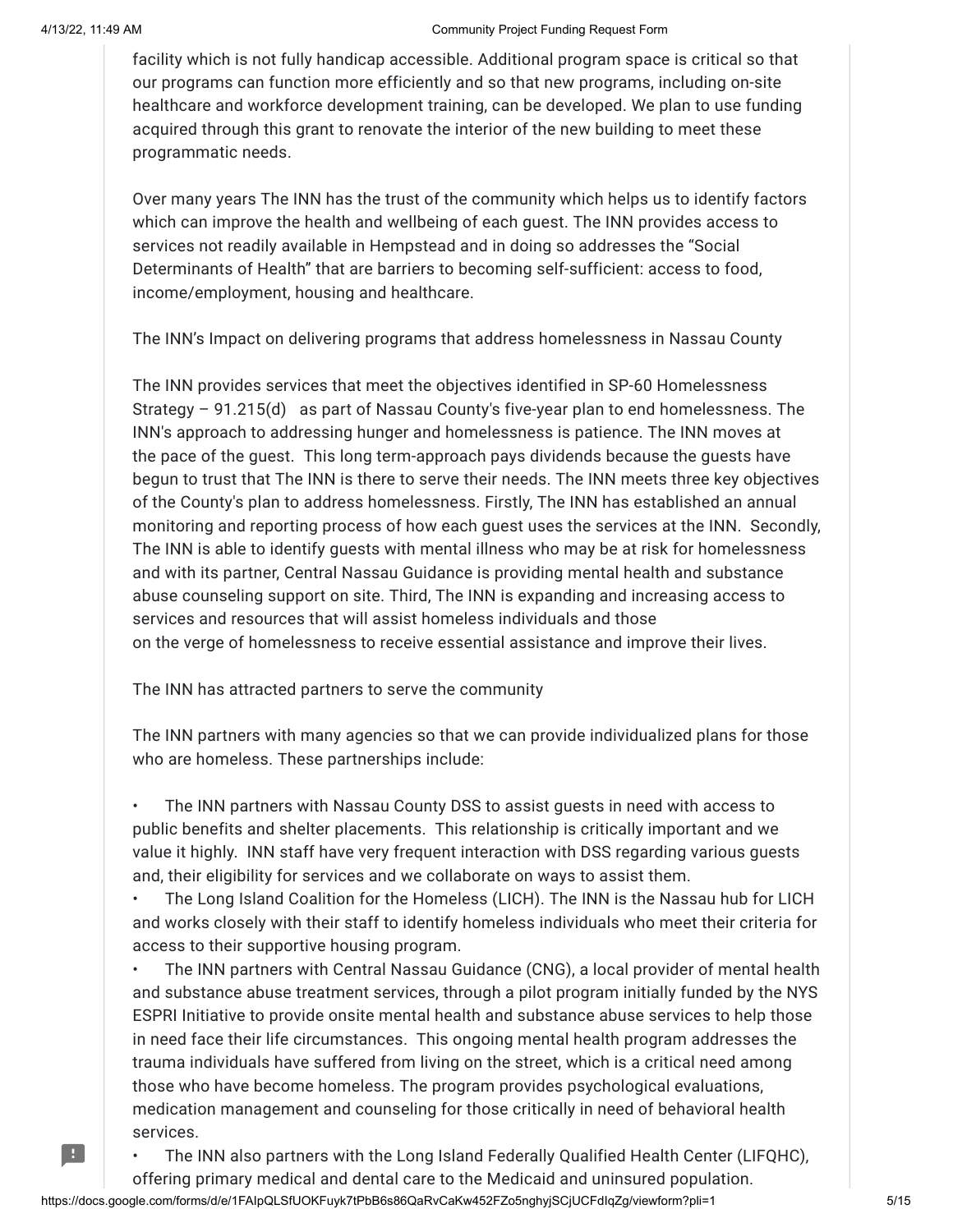• The Women's Bar Association provides pro bono onsite legal services, and continues to be a valuable service for many guests.

• Northwell Health and the Nassau County Department of health provide vaccinations on site.

It is through these partnerships that The INN is best suited to identify a path that will give each person a chance to end their homelessness. This comprehensive planning and case management for each individual is what sets The INN apart. No matter how difficult a case, nor how long it takes, The INN continues working with each guest to try and find a way to help them. In many cases, the clock is reset and a new program developed to determine the right path for those who suffer mental health issues on top of their homelessness. The INN utilizes a cloud-based case management system to track the progress of the guests from the day they register, and the steps that are taken so each guest can move towards finding a home. The INN "monitors the activities carried out in furtherance of the plan and reviews the outcomes" to improve the paths that can be offered to each guest.

## The Need

The INN is unique on Long Island in the services it offers the community. It addresses the issues of hunger and homelessness by providing food, shelter and long-term housing and supportive services in a dignified and respectful manner. . The Mary Brennan INN (MBI) soup kitchen, is the largest on Long Island, and has operated in the Hempstead area for 39 years. In 2016, The INN opened The Center for Transformative Change (CTC) next to the soup kitchen where we provide social services resources. Since 2016, CTC has served 9,250 guests with over 61,000 visits. The demand for help to those in need to: attain proper ID, access government benefits, find DSS shelter placements, apply for a long-term housing solution while addressing any medical/mental health/substance issues they may have has never been greater.

The dramatic growth in visits to the CTC has resulted in the need for additional building space. The proposed renovation of our new building will benefit the Hempstead Community by providing easier access to CTC and the new facilities all at ground level. The new space will offer services for employment, job training and health/mental health programs that change people's lives. These actions will improve workflow and efficiency while providing the guests with one-stop services that focus on reducing homelessness, fostering economic independence and improving health outcomes that provide a reduction in hospital stays utilized by the guests whose needs are the highest.

We plan to use funding acquired through this grant to renovate the interior of the new building to meet these programmatic needs.

### Existing Resources

The INN has a 39 year history of donations from 25,000 individuals and 3,000 corporations and foundations as well as local government and community organizations support. The INN is the Nassau County hub for the Long Island Coalition for the Homeless and works closely with their staff to identify homeless individuals who meet their criteria for access to their supportive housing program.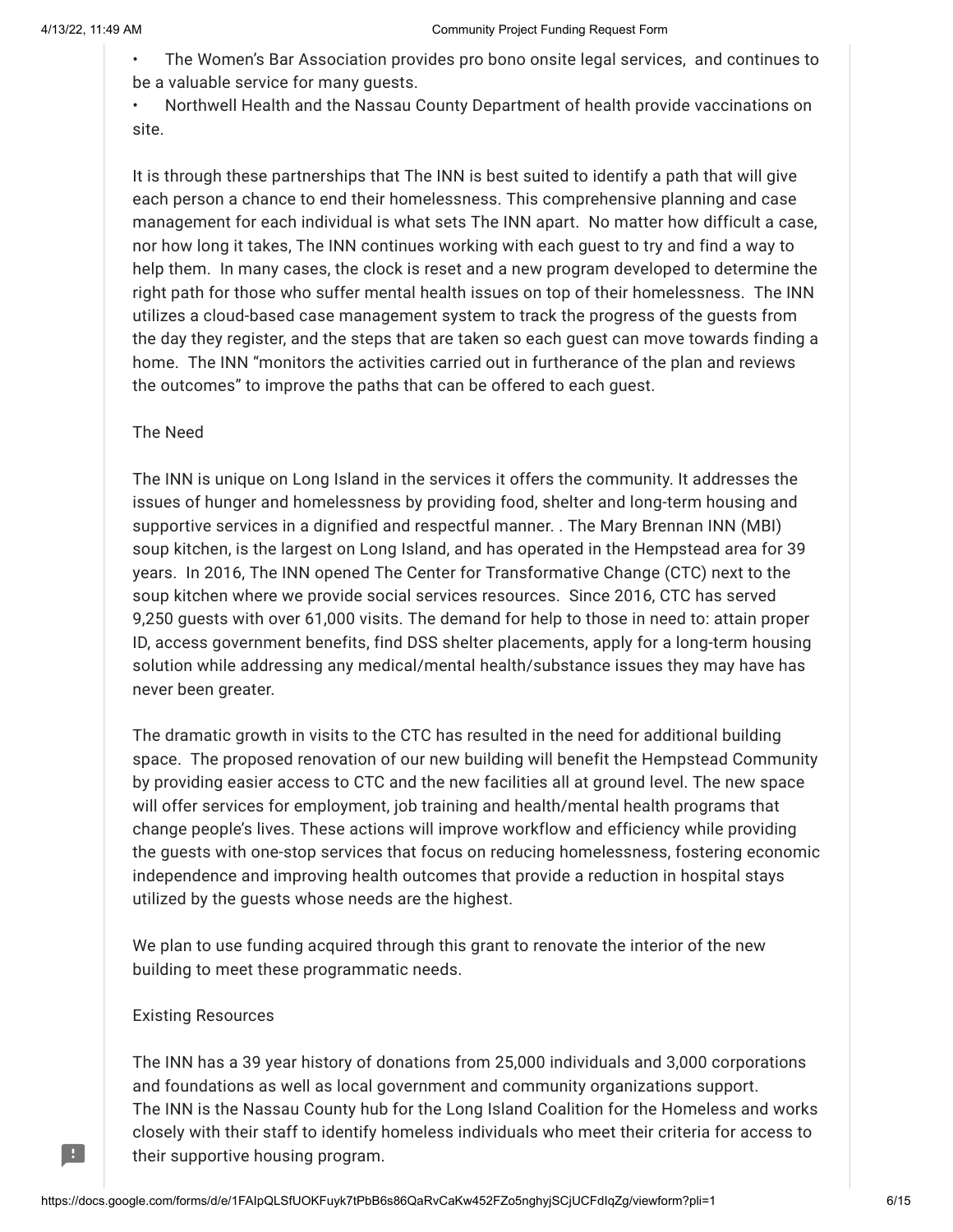#### 4/13/22, 11:49 AM Community Project Funding Request Form

The INN has served 15 million meals since inception, 39 years ago. CTC has now served over 9,000 guests and had 61,844 visits since starting operation in 2016. The number of visits grew to 17,669 in 2021 despite there being a pandemic. The visitor growth has meant that CTC has increased the hours of operation, and needs more space for volunteers and staff to see the guests. The INN guests continue to stabilize their lives through access to employment opportunities and public assistance benefits.

The INN provides services that meet the objectives identified in Nassau County's five-year plan to end homelessness. SP-60 –91.215(d). The INN has established an annual monitoring and reporting process of how each guest uses the services at the INN, is able to identify guests with mental illness who may be at risk for homelessness and with its partner, Central Nassau Guidance is providing mental health and substance abuse counseling support on site, and has expanded and increased access to services and resources that assist homeless individuals and those on the verge of homelessness to receive essential assistance and improve their lives.

The New Building – 88-92 Madison Avenue, Hempstead, NY 11550

The INN is in contract for the premises at 88-92 Madison Avenue (which is next door to the existing INN programs) and most of the preconditions to closing have been satisfied. A lender term sheet has been issued and is acceptable. The environmental due diligence has been completed and final closing details are being agreed to prior to scheduling the closing date. The INN expects to close on the purchase by the end of April, 2022.

The INN will renovate this building to accommodate both the expansion of existing and the creation of new programs that will meet the needs of our growing guest population. In addition to the new 20,950 square foot building, The INN campus includes a 9,500 square foot soup kitchen, a 2-story 5,600 square foot administrative building, and a 9,800 square foot warehouse. The administrative building currently houses the Center for Transformative Change (CTC), which provided social services, and the clothing boutique. Both of these spaces are undersized and cannot meet growing service demands, and the building is not fully handicap accessible. The renovation of the new building will allow The INN to provide the following services for the guests:

• Expanded CTC with adequate space for our staff to meet individually with guests to develop plans of action that are custom tailored to meet their specific social services needs

• Provide sleeping pods for temporary respite for guests during operating hours

• Expanded Clothing Boutique with adequate space to develop an enhanced Dressed for Success work attire program

• New clinic space that will enable our partner organizations to provide medical, mental health, and substance abuse counseling services on site, thereby eliminating transportation challenges that are often difficult for guests to overcome

• New training suite for use in workforce development programs that will help the guests move toward a more stable future

## The project

 $\blacksquare$ 

The project has the following objectives designed to open the new facility as quickly as possible so that the Hempstead community can benefit from the additional program space and accessibility to services.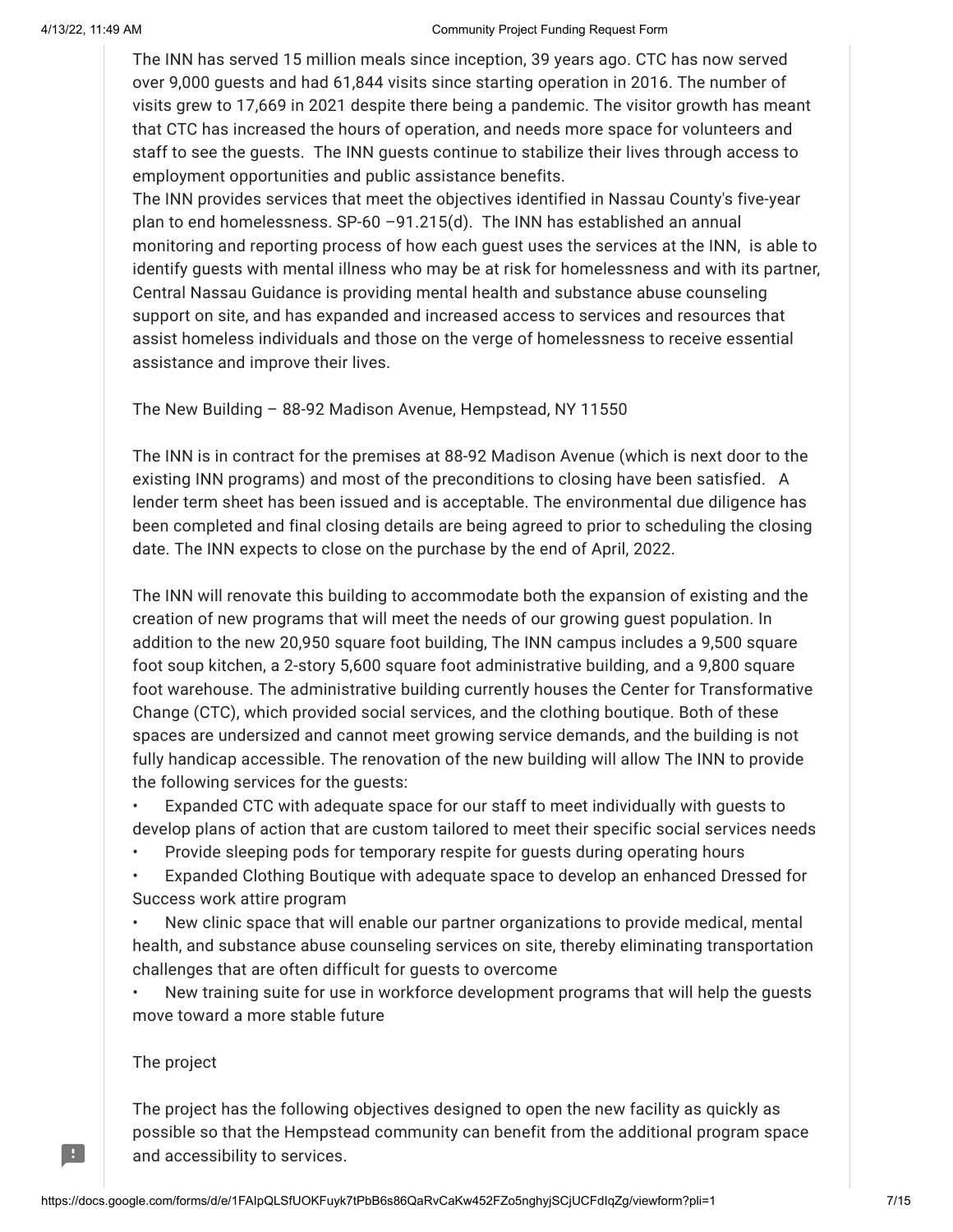H.

## Project Phasing and Timeline

The overall master plan for implementation of this Capital Improvement Project will be completed in stages.

Stage 1: Complete purchase of Building at 88-92 Madison Avenue and parking lots associated with the premises. – April 2022.

Stage 2: Identify a firm to develop final concept drawings. These drawings will show where the new program space should be in the new building so that more program space is available on the ground floor, resolving the ADA problems in the existing CTC space, and adding additional programming space for new programs such as workforce development. – August 2022.

Stage 3: Finalize detailed architectural drawings for the new and existing space. Logistics and phasing plans will be developed to evaluate materials and operational flow between the two facilities. Detailed construction plans will be developed for the new building – Jan 2023 Design work for the new building will be coordinated with prospective partners to meet the following anticipated future needs:

• Central Nassau Guidance (CNG) – provide on-site mental Health counseling rooms and a waiting room.

• Long Island Federally Qualified Health Center (LIFQHC) – Provide on-site clinical rooms to expand the "Ask the Nurse "program.

• Workforce Development – Validate potential partners (SELF help) that can bring trainers on site for programs that meet the guests needs  $-$  (e.g. Home Health Aide).

• Provide space for on-site ESL and other courses that will help the guests move to selfsufficiency.

Stage 4: Finalize architectural plans for the existing campus to improve efficiency of those spaces once existing functions have been relocated to the new building at 88-92 Madison. – March 2023.

Stage 5: Integrating the new premises with INN data management and security systems as each area of the new building is completed so that INN staff have access to Apricot (The INN case management system) and the barcode reader system, which is used to capture the services that each guest receives from The INN. Security cameras both inside and outside the space will be required to ensure safety of staff and guests as well as connectivity to the public address system for universal communication between staff and guests. (November 2023)

Why The INN should be supported with Congressionally Directed Spending

The Nassau County Community Health Assessment 2005-2010 identified health insurance, transportation and available physicians as the largest barriers to health and mental health services.

This project will bring critical medical services to one location and help overcome these barriers for the community to access health care. The INN has come to know each guest by name which helps us to open doors for guests to access food, housing and health care. The proximity of the CTC to the MBI has been a critical factor in building transformative

relationships with the guests. The pandemic has seen the needs for services climb. The

https://docs.google.com/forms/d/e/1FAIpQLSfUOKFuyk7tPbB6s86QaRvCaKw452FZo5nghyjSCjUCFdIqZg/viewform?pli=1 8/15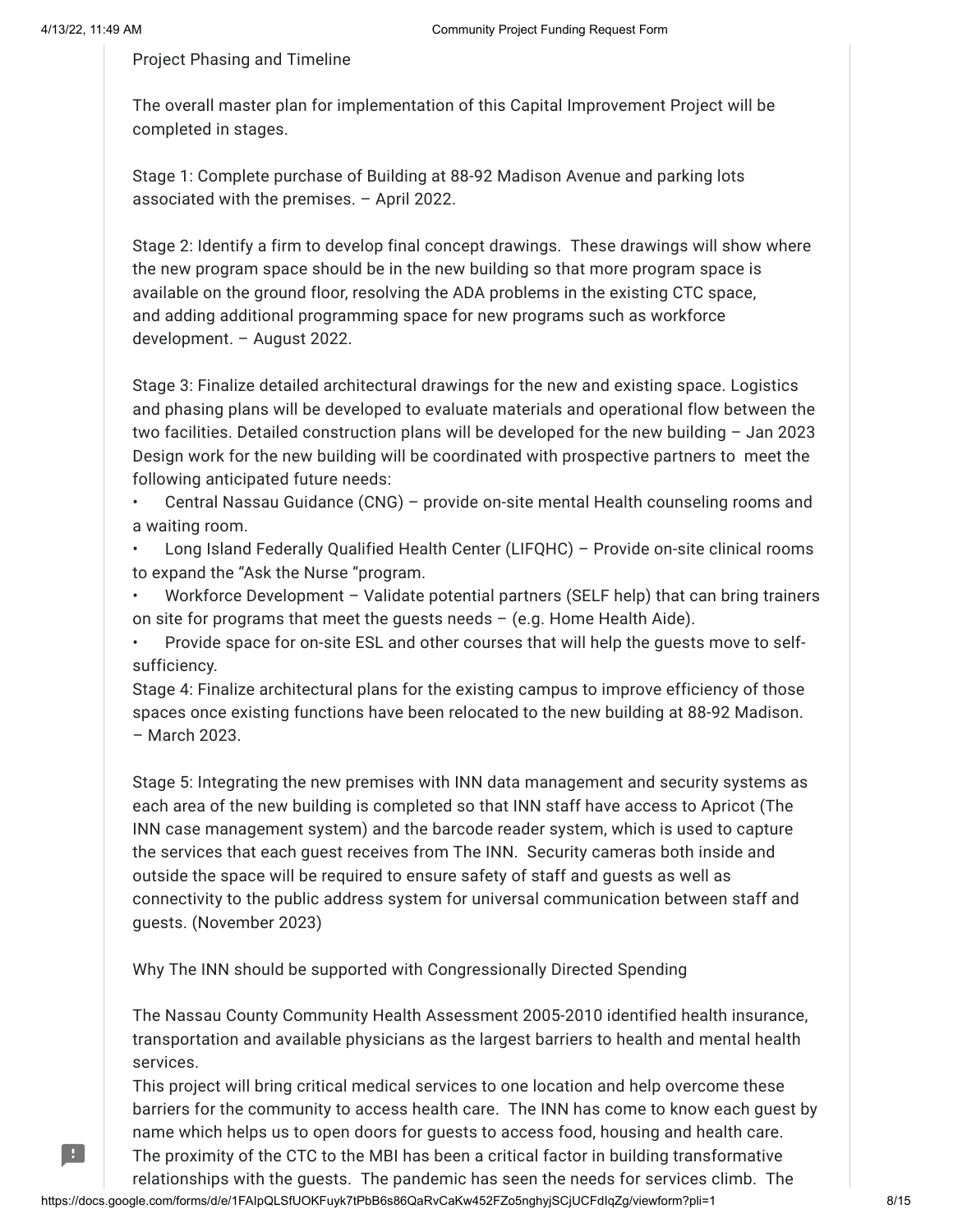#### 4/13/22, 11:49 AM Community Project Funding Request Form

community needs this project so we can effectively impact the social determinants of health impacting their lives : access to food, income/employment, housing and health care. The INN provides services that fulfills the objectives identified in SP-60 Homelessness Strategy – 91.215(d) as part of Nassau County's five-year plan to end homelessness. The INN's approach to addressing hunger and homelessness is patience. The INN moves at the pace of the guest. This long term-approach pays dividends because the guests trust that The INN is there to serve their needs. The INN partners with many agencies so that we can provide individualized plans for those who are homeless.

The INN is unparalleled in providing so many services at one location. The Additional space will bring more services under one roof improving the outcomes of those who seek our help.

The overall master plan for implementation of this Capital Improvement Project will be completed in stages.

The overall timeline for the project is 24 months, starting in May 2022 and completion by April 2024

May 2022 - December 2022 : project Pre-design and Architect selection November 2022 - January 2023 : Architectural and mechanical Drawings February 2023 - March 2023 : RFP and contractor selection, and logistics and phasing planning April 2023 - May 2023 : Work permit approval June 2023 - November 2023 : Construction December 2023 - February 2024 - Finishing and installation of fixtures Contingency - March 2024 - April 2024

B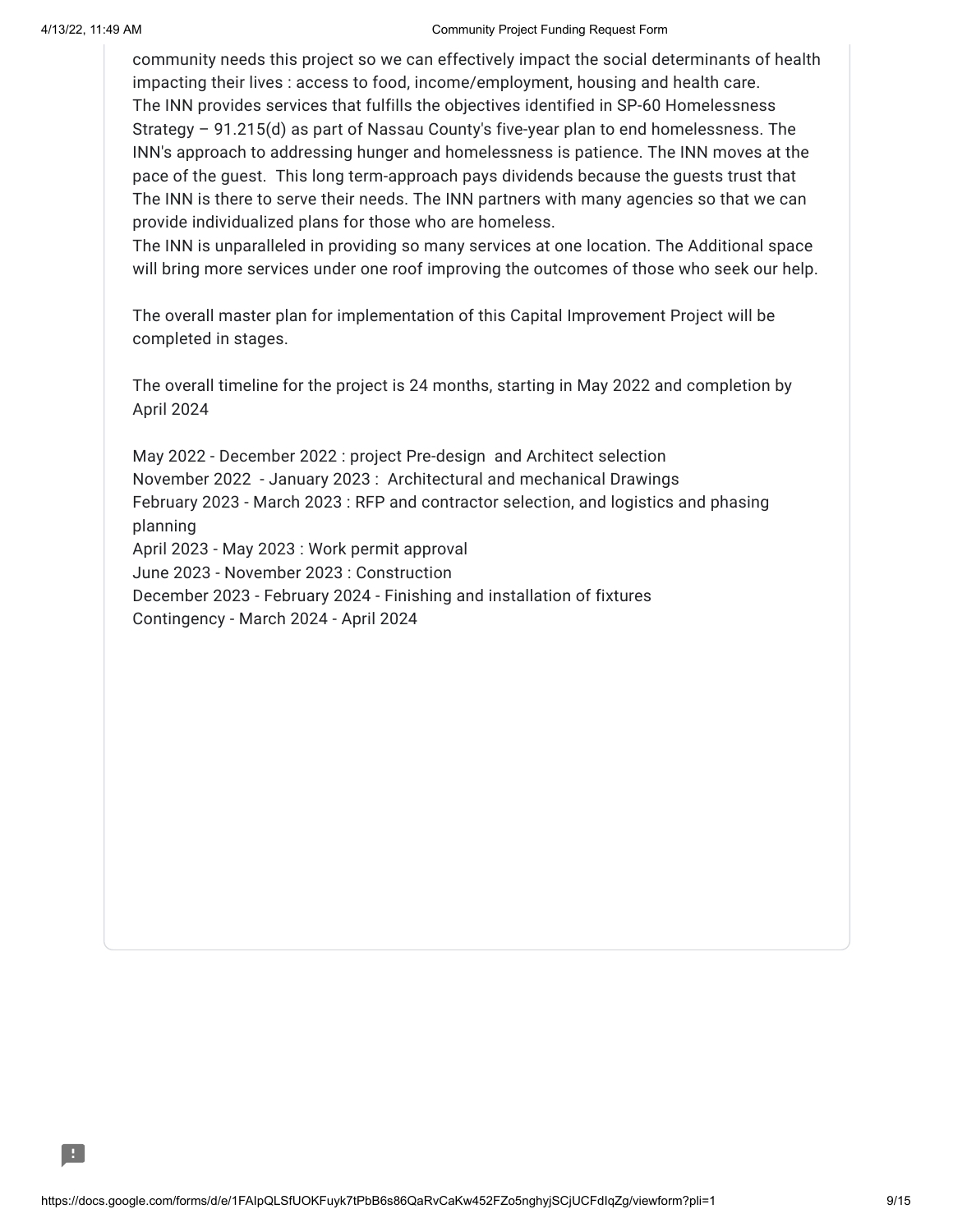Justification for why this project represents a good use of taxpayer dollars \*

The Nassau County Community Health Assessment 2005-2010 identified health insurance, transportation and available physicians as the largest barriers to health and mental health services.

This project will bring critical medical services to one location and help overcome these barriers for the community to access health care. The INN has come to know each guest by name which helps us to open doors for guests to access food, housing and health care. The proximity of the CTC to the MBI has been a critical factor in building transformative relationships with the guests. The pandemic has seen the needs for services climb. The community needs this project so we can effectively impact the social determinants of health impacting their lives : access to food, income/employment, housing and health care. The INN provides services that fulfills the objectives identified in SP-60 Homelessness Strategy – 91.215(d) as part of Nassau County's five-year plan to end homelessness. The INN's approach to addressing hunger and homelessness is patience. The INN moves at the pace of the guest. This long term-approach pays dividends because the guests trust that The INN is there to serve their needs. The INN partners with many agencies so that we can provide individualized plans for those who are homeless.

The INN is unparalleled in providing so many services at one location. The Additional space will bring more services under one roof improving the outcomes of those who seek our help.

Amount Requested \*

2000000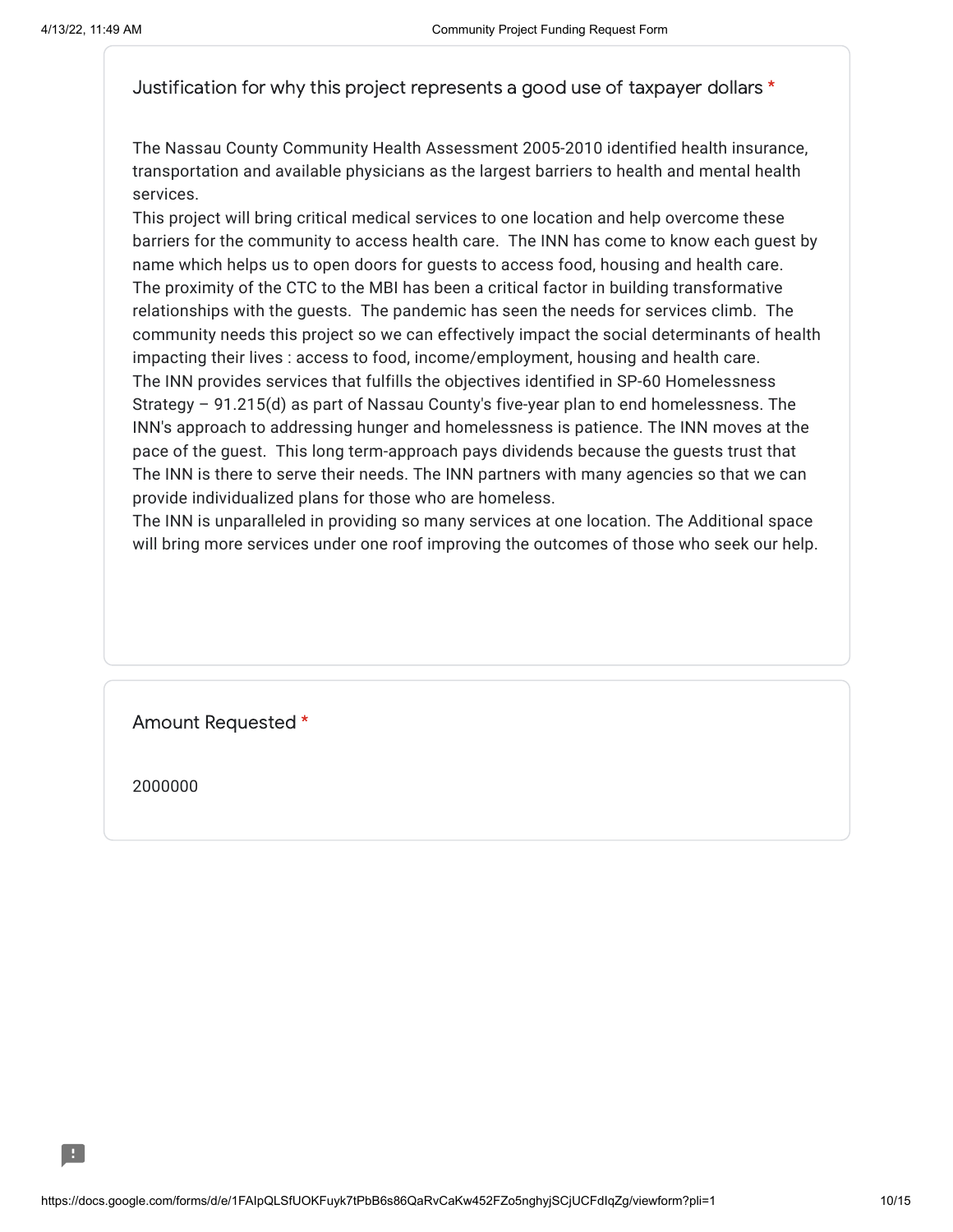H

Budget Breakdown (specify how the funds will be used) \*

The Budget

The INN will renovate the new building at 88-92 Madison Avenue, Hempstead to accommodate both the expansion of existing and the creation of new programs that will meet the needs of our growing guest population.

- 1. The Center for Transformative Change social service center
- 2. Counseling space Mental health and substance abuse counseling
- 3. Medical clinic
- 4. Bathrooms and showers
- 5. Clothing Boutique for "Dress for Success"
- 6. Warehouse space / delivery / donations area
- 7. Workforce development center

Draft drawings have been prepared, but once the purchase closes, by the end of April 2022, we will select an architectural firm to finalize the space requirements for each program and complete the design and planning required for the renovation to start. It is estimated that the architectural and mechanical costs will be 8% of the construction costs, \$321,300.

The current building is a warehouse and will only require partial demolition of non-structural walls inside. The demolition is estimated at \$150,000 based on 5,000 sq. ft. (at \$30 per sq. ft.)

The renovation of the new building is estimated to cost \$175 per square foot. The building is 22,950 sq ft and is estimated to cost \$4,016,250. This extra space is needed for The INN to provide the following services needed by the community:-

• Expand the social services program housed in the Center for Transformative Change (CTC) to meet the growing demand for assistance by the community. Since 2016, when the center opened at 108 Madison Avenue, 9,250 guests have visited over 66,000 times. Additional space is needed for our staff to meet individually with guests to develop plans of action that are custom tailored to meet their specific social services needs.

• Provide sleeping pods for temporary respite for guests during operating hours.

• Expanded the Clothing Boutique with adequate space to develop an enhanced "Dressed for Success " work attire program.

• Additional showers will be added near the clothing boutique and sleeping pods.

• Dedicated clinic space that will enable our partner organizations, Long Island federally Qualified Health Center (LIFQHC) to provide medical clinics, and Central Nassau Guidance (CNG) to provide mental health and substance abuse counseling services on site, thereby eliminating transportation challenges to obtain services that are often difficult for the guests to overcome.

• New training suite for use in workforce development programs will be built to focus on preparing the guests for employment.

• Warehouse space will also be added. The current storage is on a lower level and makes movement of goods between programs difficult.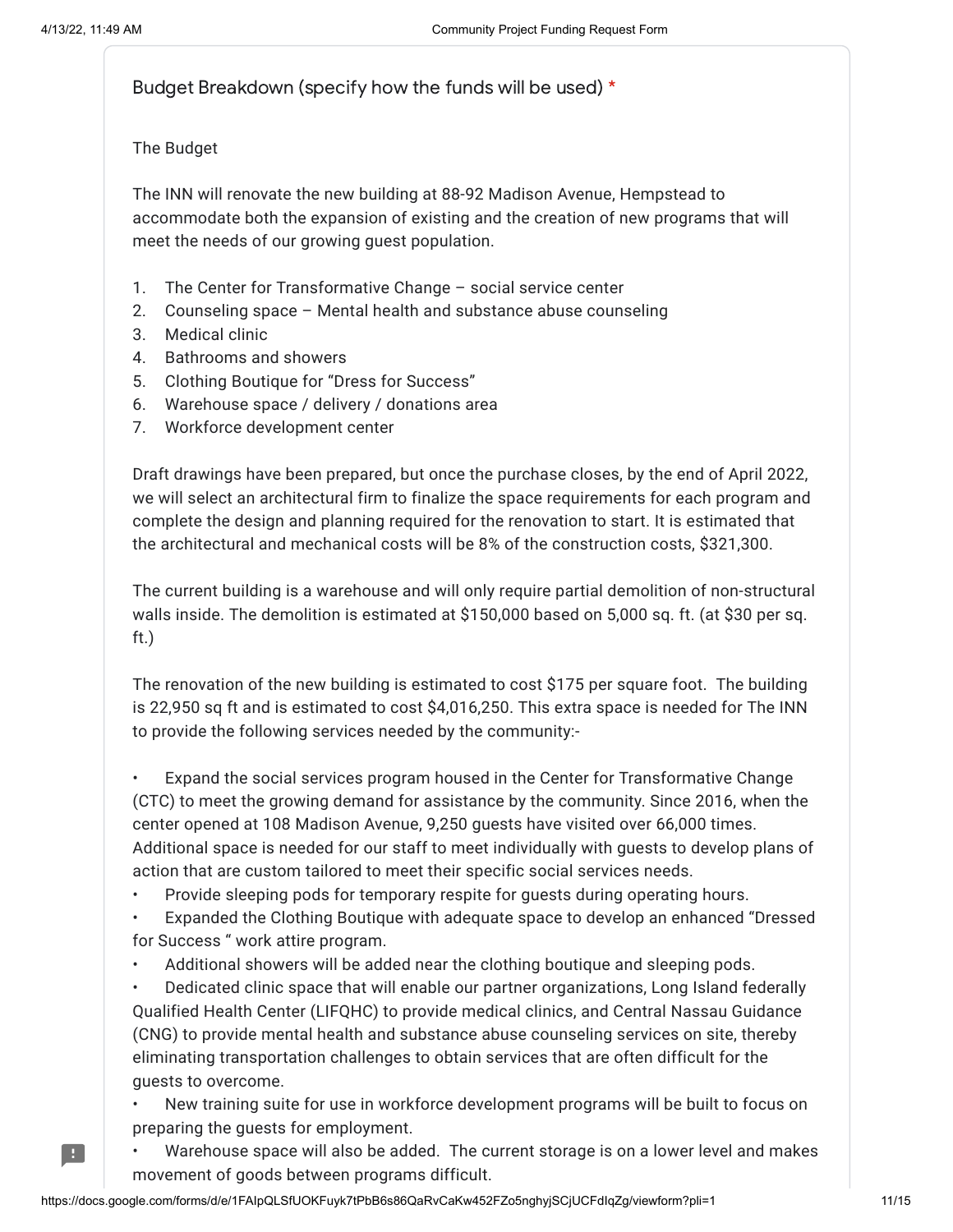The estimated cost for furniture and fixtures and security is 5% of construction costs or \$200,813.

A contingency of 10% of construction has been added to the budget, for \$468,836.

The total budget for the renovation of 88-92 Madison Avenue is \$5,157,199.

Total cost breakdown of the project/program including all prior funding sources (public and private) and any amounts which remain unfunded \*

The INN has funded the purchase of the new building (\$5.7 million) from existing reserves and a bank loan that will be paid off by the sale of existing INN properties.

The renovation of the new space will cost \$5.2 million. This is broken down as follows:

|                                | Soft Costs, Design, Permitting/Planning | $-$ \$ 321,300  |
|--------------------------------|-----------------------------------------|-----------------|
|                                | Construction/Renovation - 22,500 sq. ft | $-$ \$4,016,250 |
|                                | Interior Demolition - 5,000 sq. ft      | $-$ \$ 150,000  |
|                                | • Furniture / Security cameras          | $-$ \$ 200,813  |
|                                | Contingency                             | $-$ \$ 468,836  |
| Total estimated cost breakdown |                                         | $-$ \$5,157,199 |
|                                |                                         |                 |

| Funding Sources for this project are:                 |                 |
|-------------------------------------------------------|-----------------|
| Cash received from individual donors and foundations  | $-$ \$ 300,000  |
| Community Development Block Grant applied for         | $-$ \$ 75,000   |
| Capital Campaign to start fall 2022                   | $-$ \$2,782,199 |
| Congressionally Directed Spending Request for FY 2023 | $-$ \$2,000,000 |
| Total funding needs                                   | $-$ \$5,157,199 |

Total federal funds previously awarded to this project/program (Please respond N/A if not applicable) \*

N/A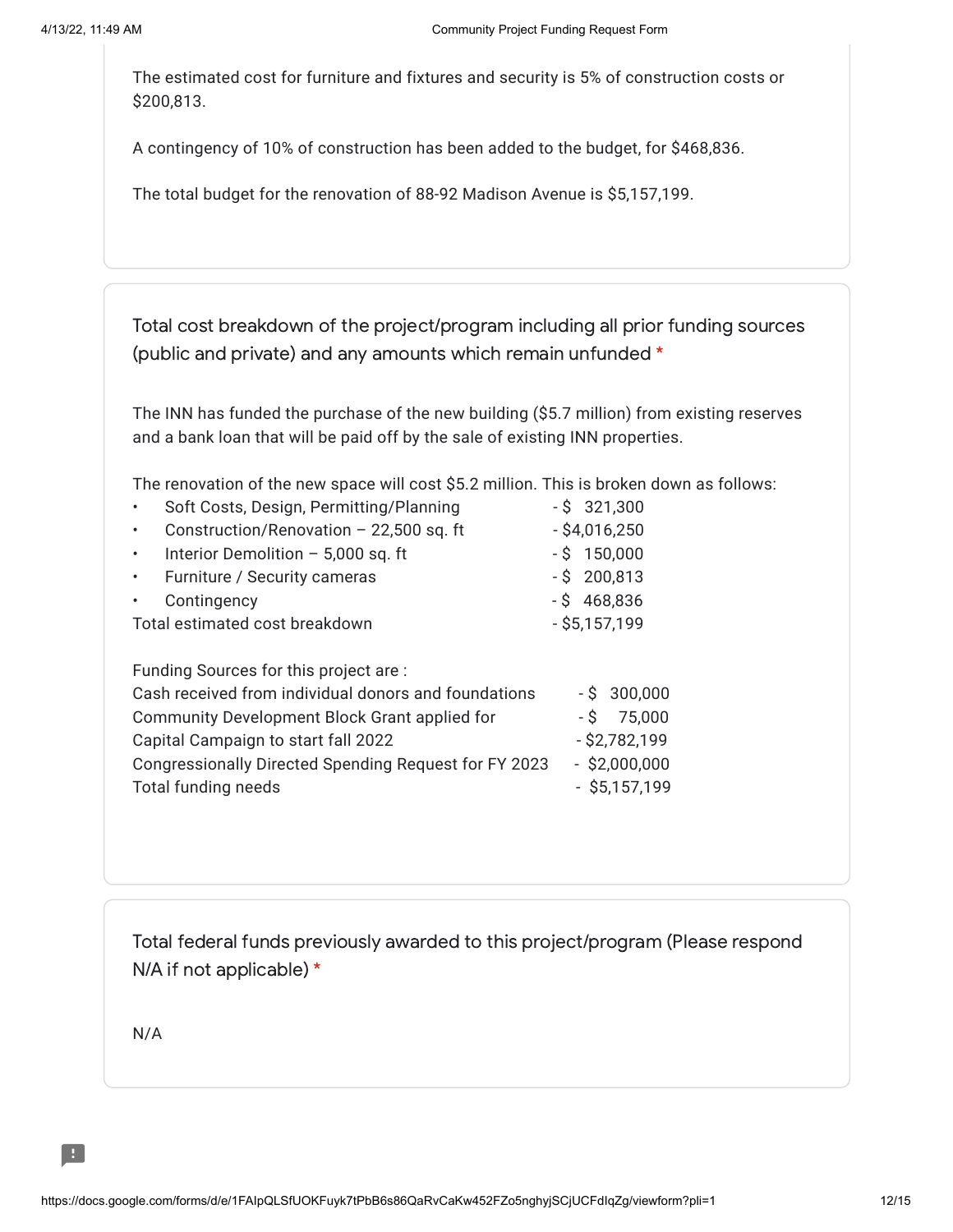Once completed, will the project or program require continued funding to maintain operation? If so, where will that funding come from?

Yes, from 7,000 individual donors and 3,000 co

Timeline and anticipated completion date for the project or program \*

The overall timeline for the project is 24 months, starting in May 2022 and completion by April 2024

May 2022 - December 2022 : project Pre-design and Architect selection November 2022 - January 2023 : Architectural and mechanical Drawings February 2023 - March 2023 : RFP and contractor selection, and logistics and phasing planning April 2023 - May 2023 : Work permit approval June 2023 - November 2023 : Construction December 2023 - February 2024 - Finishing and installation of fixtures Contingency - March 2024 - April 2024

Federal Agency that would administer this funding \*

Department of Housing and Urban Developmen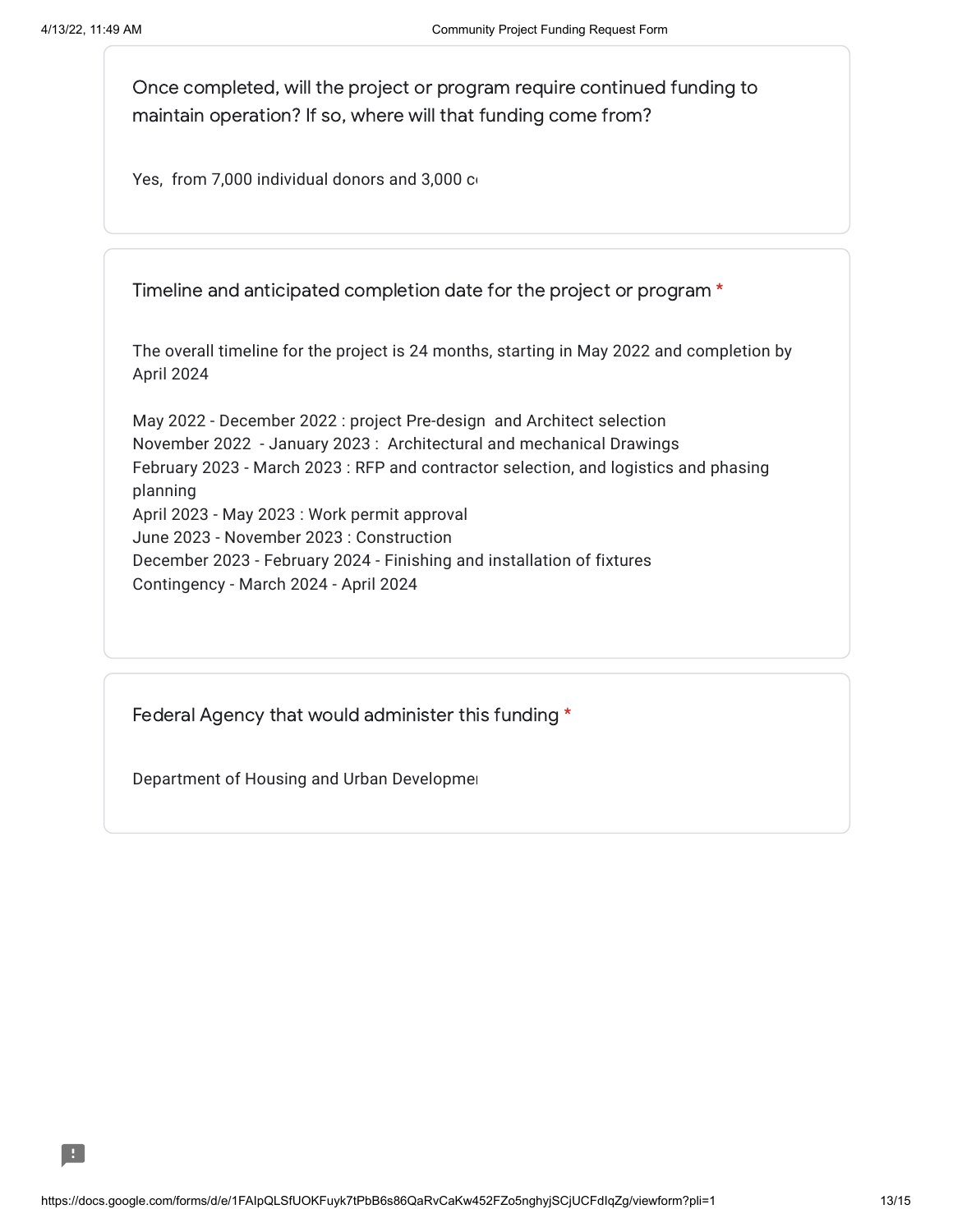

Eligible Account (Found in Resource Guide) \*

Housing and Urban Development (HUD) Econo

List any public or private entities that have been identified as project sponsors in prior funding requests and/or that will help determine how the requested funds will be spent

N/A